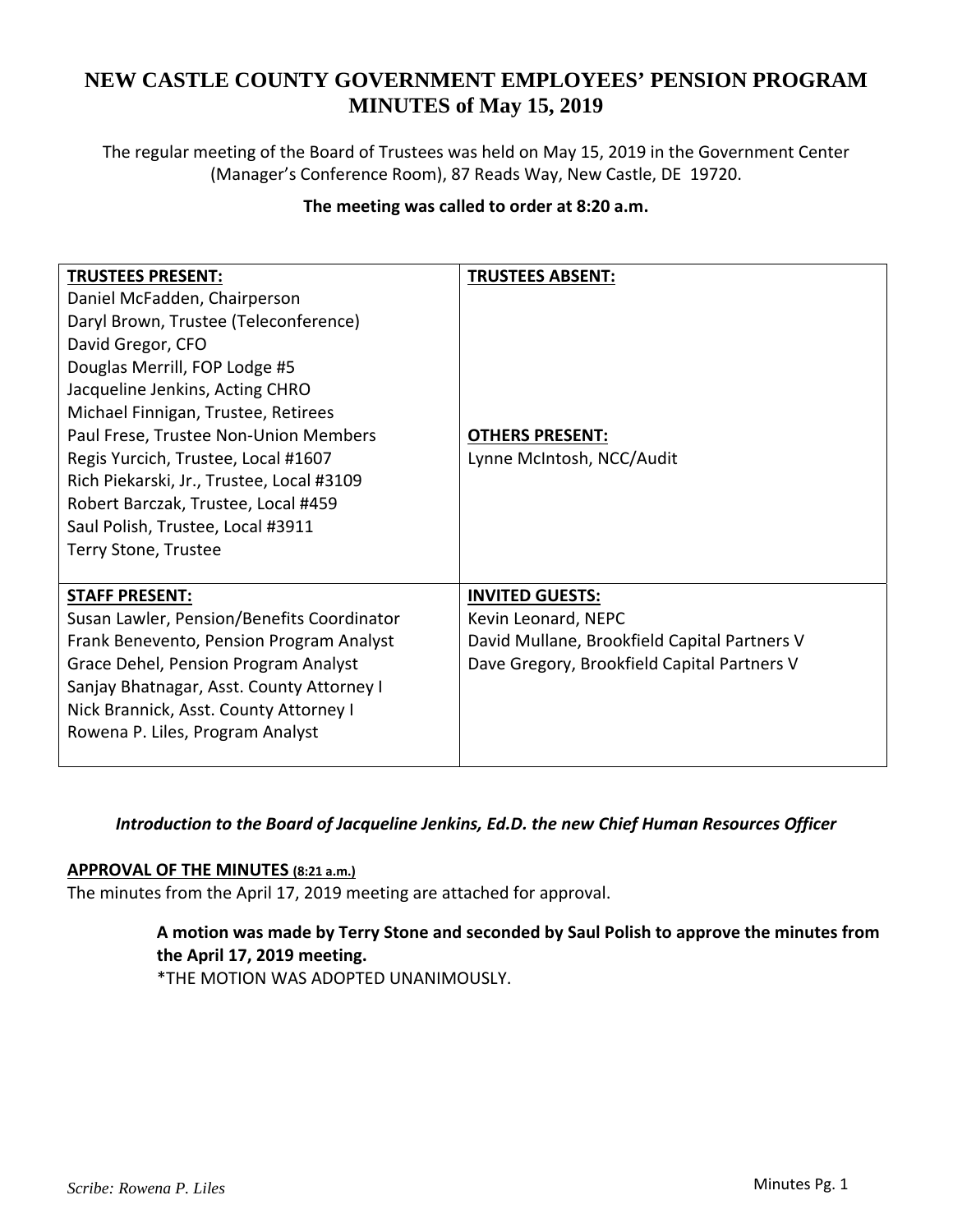#### **EXECUTIVE SESSION - not needed per Pension Board Attorney (8:22 a.m.)**

 $\triangleright$  (Nick Brannick) Update – From counsel regarding current litigation (In Re Tribune case).

#### **A brief discussion was held on the Tribune Litigation.**

 $\geq$  To approve the minutes of the April 17, 2019 Executive Session.

# **A motion was made by Terry Stone and seconded by David Gregor to approve the minutes of the April 17, 2019 Executive Session.**

\*THE MOTION WAS ADOPTED UNANIMOUSLY.

#### **APPROVAL OF THE INVOICES (8:29 a.m.)**

| <b>Boomershine Consulting Group</b> | \$15,793.75 | <b>March 2019</b>                              |
|-------------------------------------|-------------|------------------------------------------------|
| Income Research & Mgt.              | \$11,436.67 | 1 <sup>st</sup> Quarter 2019 (CBFII Portfolio) |
| Income Research & Mgt.              | \$4,256.50  | 1 <sup>st</sup> Quarter 2019 (TIPS Fund)       |
| JP Morgan                           | \$41,872.22 | 1 <sup>st</sup> Quarter 2019                   |
| Mellon                              | \$87,088.52 | 1 <sup>st</sup> Quarter 2019                   |

# **A motion was made by Rich Piekarski and seconded by Saul Polish to approve the payment of invoices.**

\*THE MOTION WAS ADOPTED UNANIMOUSLY.

#### **COORDINATOR'S REPORT by Frank Benevento (8:30 a.m.)**

- Gross Payroll and Employer Contributions for the month of March 2019.
- Pension Trust Asset Summary March 2109
- Pension Payments ‐ April 2019
	- o Payees for April 2019 1,478

| $\circ$ | <b>Active Participants</b> | 1,046 |
|---------|----------------------------|-------|
|---------|----------------------------|-------|

|  | DelPen |  | 383 |
|--|--------|--|-----|
|  |        |  |     |

- DelPen (ret) 50
- $\circ$  Benefits total  $\qquad$ \$3,600,707.44

#### **CAPITAL CALLS (8:30 a.m.)**

- ▶ Blue Bay Direct Lending  $$194,280.94$  05/02/2019
- Vista Equity Partners \$8,705.00 05/20/2019

Note: On the electronically distributed agenda to the Board, Crescent Direct Lending was listed as a capital call when in fact it is a capital *distribution*

#### **DISTRIBUTION OF CAPITAL (8:31 a.m.)**

| $\triangleright$ Lexington Partners      | \$33,640.00  | 04/30/2019 |
|------------------------------------------|--------------|------------|
| $\triangleright$ Vista Equity Partners   | \$21,323.00  | 04/30/2019 |
| $\triangleright$ Crescent Direct Lending | \$161,908.00 | 05/08/2019 |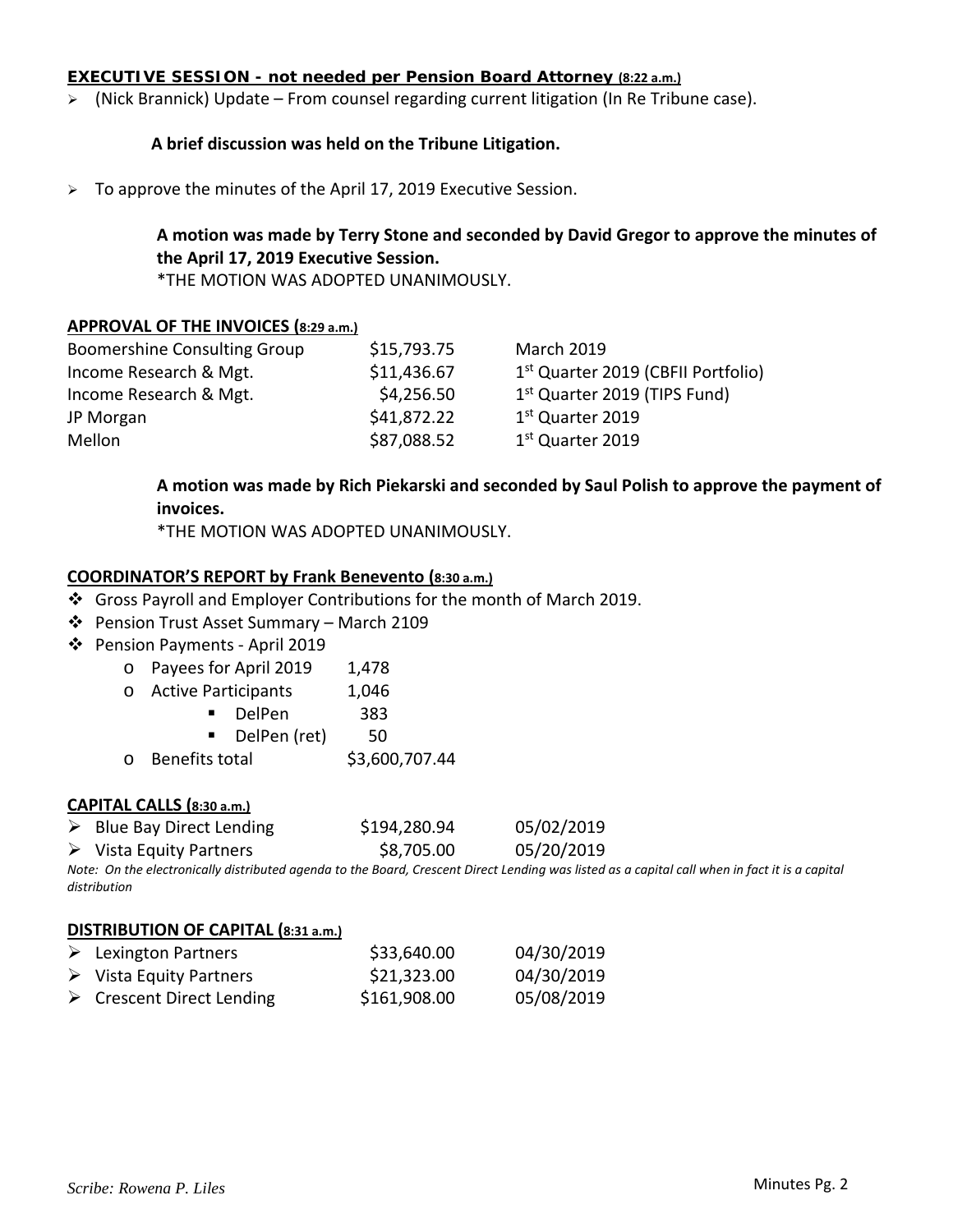#### **APPROVAL OF THE APPLICATIONS FOR BENEFITS (8:31 a.m.)**

| <b>Service Retirements</b>     |                                               |            |                 |
|--------------------------------|-----------------------------------------------|------------|-----------------|
| (05787)                        | \$3,739.75                                    | 05/11/2019 | RetGen          |
| (06414)                        | \$153.71                                      | 04/07/2017 | PenPln (vested) |
| (08678)                        | \$1,767.10                                    | 06/30/2019 | RetGen          |
| DelPen Retirements (8:31 a.m.) |                                               |            |                 |
| (06547)                        | n/a                                           | 06/03/2019 |                 |
| (07746)                        | n/a                                           | 05/04/2019 |                 |
| (07964)                        | n/a                                           | 05/10/2019 |                 |
| (14356)                        | \$800.81                                      | 04/20/2019 | PenPln          |
|                                | APPROVAL OF THE LUMP SUM BENEFITS (8:31 a.m.) |            |                 |
| (14363)                        | \$2,360.00                                    | 05/01/2019 | SCGPen          |
|                                | APPROVAL OF THE REFUND BENEFITS (8:31 a.m.)   |            |                 |
| (13489)                        | \$4,188.82                                    | 05/01/2019 | CPGen           |
| (12236)                        | \$10,018.10                                   | 05/01/2019 | CPGen           |
| (13433)                        | \$3,426.18                                    | 05/01/2019 | CPGen           |
|                                |                                               |            |                 |

**A motion was made by Saul Polish and seconded by Doug Merrill to approve the service retirements, survivor, lump sum and refund benefits.** \*THE MOTION WAS ADOPTED UNANIMOUSLY.

### **OLD BUSINESS (8:32 a.m.)**

 (Frank Benevento) ‐ Blackstone Partner Fund investment increase (\$9.5M ‐ \$13M) ‐ *The minutes from our September 19, 2018 Pension Board Meeting reflects a motion to "approve the selection of Blackstone Partners Fund to replace EntrustPermal in our Hedge Fund portfolio with a \$9.5 million* allocation". Our target weight in our portfolio for hedge funds is 5%. In an effort to bring our weight in line with our target weight of 5%, we are asking the Pension Board to make a motion to *increase our investment with Blackstone from \$9.5 million to \$13 million.*

**A motion was made by Doug Merrill and seconded by David Gregor to approve the increase to Blackstone Partner Fund to \$13 million dollars to bring our weight in line with our target weight of 5%.**

\*THE MOTION WAS ADOPTED UNANIMOUSLY.

 Update ‐ Pension Software (Frank Benevento) ‐ *We are waiting for a response from New Castle County's Chief of Technology and Administrative Services Officer for information from Tyler Technologies to further discuss their pension administration software product. I will provide the Pension Board with an update in June, if so.*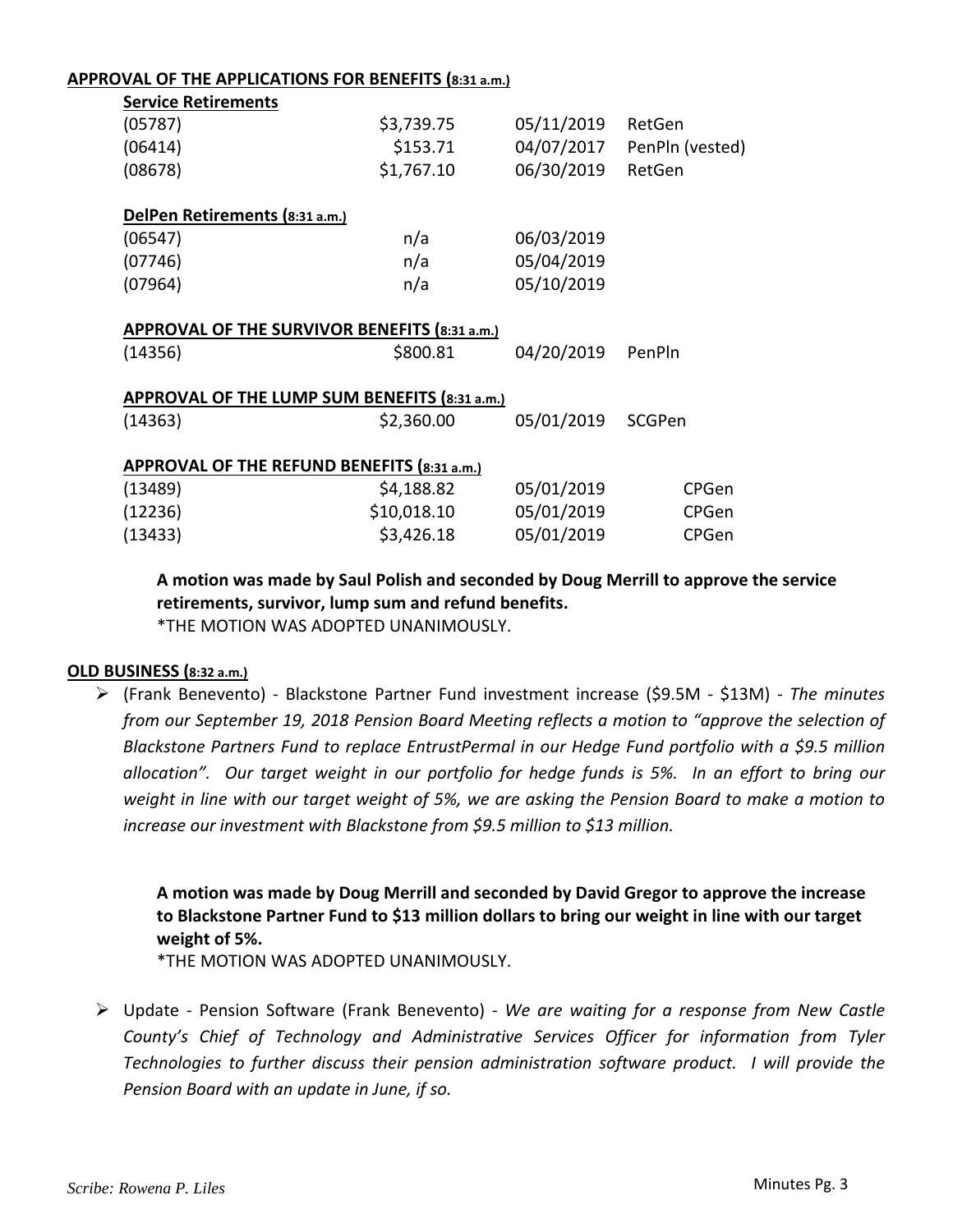# **OLD BUSINESS (Cont'd)**

- Update ‐ *Actuarial audit (Frank Benevento) ‐ We have submitted a proposal request, for, obtaining a qualified actuarial firm to conduct a full‐scope actuarial audit of the New Castle County Employees' Pension Program January 1, 2019 actuarial valuation. The proposal was invitation only and the three firms asked to submit a proposal are:*
	- *1. Bolton*
	- *2. Cheiron*
	- *3. GRS*

*The following schedule has been set for informational and planning purposes; however, the New Castle County Employees' Pension Board of Trustees reserves the right to change these dates:*

| Email Proposal Request (invitation only)                            | April 30, 2019    |
|---------------------------------------------------------------------|-------------------|
| <b>Submission of Questions</b>                                      | May 10, 2019      |
| <b>Response to Questions</b>                                        | May 24, 2019      |
| Proposal Responses Deadline                                         | June 7, 2019      |
| <b>Evaluation of Proposals</b>                                      | June 19, 2019     |
| <b>Finalist Presentations (if needed)</b>                           | TBD               |
| <b>Effective Date of Contract</b>                                   | <b>July 2019</b>  |
| CHOSEN FIRM WILL HAVE 16 WEEKS TO PREPARE A FINAL REPORT AND OPION. |                   |
| <b>Final Report and Opinion Presentation</b>                        | November 20, 2019 |

 MetLife 401(a) contract extension (Frank Benevento) ‐ *We are asking the Pension Board to make a motion to approve a one‐year extension (07/01/19 – 06/30/20) to our services agreement for our County 2011 Plan 401(a) services agreement with MetLife. As a reminder, the Pension Board is the* fiduciary of the 401(a) portion of the County 2011 Plan. As a note, the County has also approved a *one‐year extension (07/01/19 – 06/30/20) for the County's 457(b) deferred compensation plan.*

**A motion was made by David Gregor and seconded by Paul Frese to approve the one‐year contract extension for County 2011 Plan 401(a) Plan service agreement with MetLife from 7/1/19 – 06/30/2019.**

\*THE MOTION WAS ADOPTED UNANIMOUSLY.

### **A brief discussion was held on the MetLife services.**

*The Board suggested a sub‐committee be formed so they are included in the Deferred Compensation* Committee RFP process. Pension staff will check the date of MetLife's last presentation and schedule them *to come in to present in September 2019.*

 (Sanjay Bhatnagar) ‐ Review of Annual Report per NCC Code § 02.04.001 – *This is just a follow‐up from* last month we have been submitting these reports as required by NCC Code. The report is submitted to *the County Executive and County Council. The reports we've been doing in the past are substantially compliant with the requirements. The code does also require that the report state any "Challenges to Performance of Function and Suggestions for Changes". Going forward we will prepare a draft in January and bring it to the board in February for submission in March.*